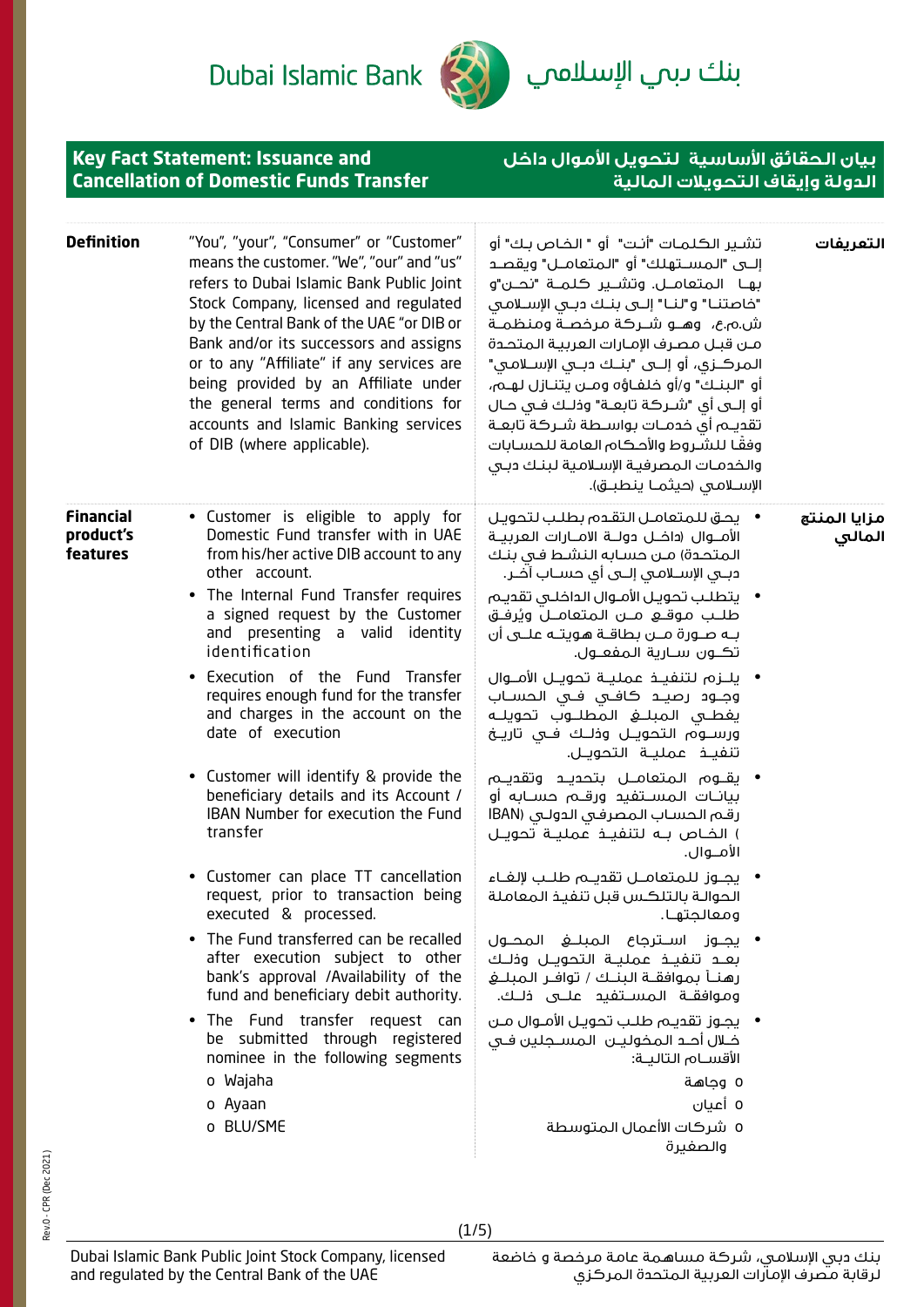

o الخدمــات المصرفيــة عبــر اإلنترنــت / الخدمــات المصرفيــة عبــر الهاتــف

o الفروع

- Fund Transfer can be requested through the following channels o Branches • يجــوز طلــب تحويــل األمــوال مــن خــال القنــوات التاليــة:
	- o Online banking /Mobile banking

|                                              |                                                                                                                                                                                                                                                                                                               |              |                            | ا لمحمـو ل                                                                                                                                                                                                                                                                                                                  |                            |
|----------------------------------------------|---------------------------------------------------------------------------------------------------------------------------------------------------------------------------------------------------------------------------------------------------------------------------------------------------------------|--------------|----------------------------|-----------------------------------------------------------------------------------------------------------------------------------------------------------------------------------------------------------------------------------------------------------------------------------------------------------------------------|----------------------------|
| Pricing*                                     | AED.                                                                                                                                                                                                                                                                                                          |              |                            | درهم إماراتي                                                                                                                                                                                                                                                                                                                | الأسعار                    |
|                                              | <b>Outward Remittances</b><br>By Telex/SWIFT for DIB<br>customers (local)                                                                                                                                                                                                                                     | 5.25         | $5.25+$<br>رسوم<br>المصرف  | الحـوالات الصـادرة بالتلكـس/<br>الســـويفت لـمتعاملــــى بنــك<br>دبـي الإســلامـي (داخــل الـدولــة)                                                                                                                                                                                                                       |                            |
|                                              | <b>Outward Remittances</b><br>By Telex/SWIFT for DIB<br>customers through AI Islami<br><b>Online Banking (local)</b>                                                                                                                                                                                          | 1.05         | المركزى<br>$1.05+$<br>رسوم | الحــوالات الصــادرة بالتلكــس/<br>الســـويفت لـمتعاملــــى بنــك<br>دبــى الإســـلامـى مـــن خــلال                                                                                                                                                                                                                        |                            |
|                                              |                                                                                                                                                                                                                                                                                                               |              | المصرف<br>المركزى          | خدمــة "الإســـلامـى أون لايــن"<br>المصرفيـة (داخــل الدولــة)                                                                                                                                                                                                                                                             |                            |
| <b>Warnings</b>                              | • As per UAE Central Bank guidelines<br>credit to accounts is based on the<br>IBAN provided. It is, therefore, very<br>important that the IBAN you provide<br>for the beneficiary is correct.                                                                                                                 |              |                            | وفقـا لتوجيهـات المصـرف المركــزى<br>لدولـة الامـارات العربيـة الـمـتحـدة، لا يتـم<br>قيـد أي معامــلات دائنــة فــى الـحســابات<br>المصرفيــة لــدى البنــوك العاملــة فــى<br>دولـة الامـارات العربيـة الـمتحـدة ألا بنـاءا<br>علــى رقــم الـحسـاب المصرفـى (IBAN)<br>رقم الحساب المصرفى الدولى الـذى<br>تقدمــه صحيــح. | التحذيرات                  |
|                                              | While providing this service, the<br>prevailing exchange rate of the date<br>shall apply, therefore this Product /<br>service may be affected by changes<br>in foreign currency exchange rates,<br>however, the exchange rates once<br>agreed upon between the customer<br>and the Bank shall not be changed. |              |                            | ذلــك الوقــت، وبالتالـــى قـد يتأثـر هــذا<br>المنتج/الخدمــة بالتفيــرات فــى أســعار<br>صــرف العمـــلات الأجنبيــة، إلا أنــه لا يجــوز<br>المتعامــل والبنــك عليهــا.                                                                                                                                                 |                            |
| <b>Customer</b><br>rights and<br>obligations | • The Customer has<br>request domestic Fund transfer from<br>his active account.                                                                                                                                                                                                                              | the right to |                            | يحــق للمتعامــل طلــب تحويــل الأمــوال<br>مـــن حســـابه الـنشـــط.                                                                                                                                                                                                                                                       | حقوق والتزامات<br>المتعامل |
|                                              | • The Bank provides the service to the<br>Customer during the Bank business<br>working days and hours.                                                                                                                                                                                                        |              |                            | •     يقـدم البنـك الخدمـة للمتعامـل أثنـاء<br>أيـام وســاعات عمــل البنــك.                                                                                                                                                                                                                                                |                            |
| Cooling - off<br>period                      | understands<br>The<br>customer<br>this<br>transaction requires immediate<br>implementation and hence the customer<br>agrees to waive the Cooling-off option<br>for the transaction to occur.                                                                                                                  | that         |                            | يقــر الـمـتعامـــل ويوافـــق علــــى ان هــــذه<br>المعاملـة تتطلب التنفيـذ الفـورى و عليـه<br>يقـر المتعامـل و يوافـق علــى اعفـاء البنـك<br>مــن المطالبــة بخيــار فتــرة إنهــاء الشــراء.                                                                                                                             | فترة إنهاء<br>الشراء :     |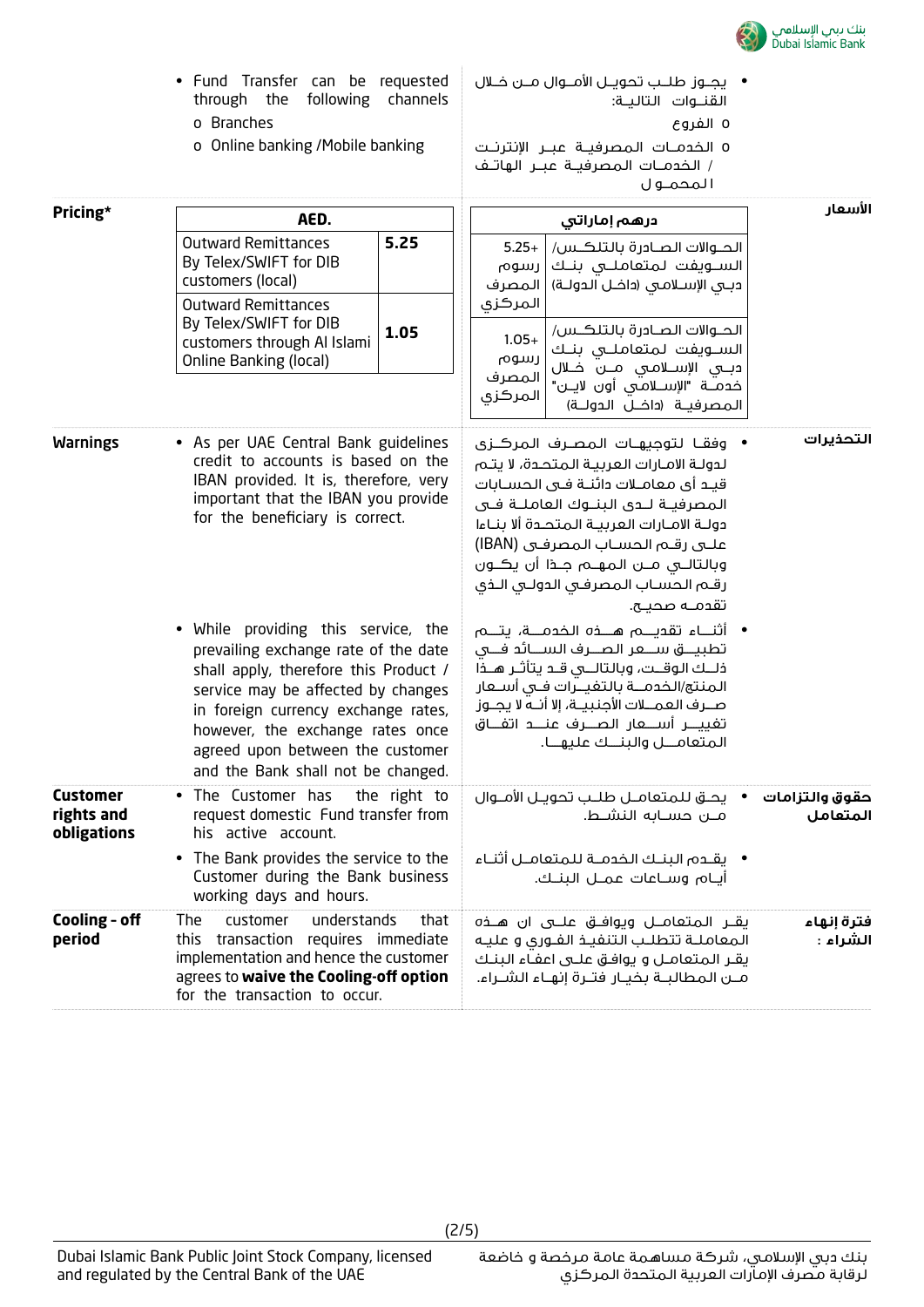

**الشروط واألحكام الرئيسية**

- يُــدرك المتعامــل ويوافــق علـــى أنــه فــي حالــة إرجــاع األمــوال فســيتم إضافتهــا لحســابه بمجــرد اســتالم بنــك دبــي اإلســامي لألمــوال مــن البنــك أو المؤسســة الماليــة المســتفيدة. وفــي حالــة إغــاق الحســاب أثنــاء إجــراء العمليــة، فســتكون الأمــوال المرتجعــة متاحـــة نقـــــــــا و بــمـوجـــب شــــيك مـحيـــر وذلـك خـال يومـي عمـل كامليـن. وإذا ُطلــب مــن بنــك دبــي اإلســامي إجــراء تحقيقـات فـي الـجرائــم الـماليـة، يُعفــى بنــك دبــي اإلســامي مــن شــرط إعــادة األمــوال خــال يومــي عمــل كامليــن.
	- يُـدرك المتعامـل ويوافـق علـى أن الوقت الفعلــي إلتمــام معاملــة التحويــل قــد يختلــف عــن التقديــرات المتوقعــة بســبب عمليــات الفحــص والتدقيــق المتكــررة للمعامــلات التــي يُجريهـا البنــك / المؤسســة الماليــة أو الجهــة التــي تقــدم خدمــات ماليــة للمســتفيد مــن التحويــات.
	- يُــدرك المتعامــل ويوافــق علــى أنــه يجــوز فــرض رســوم فــي حالــة وجــود خطــأ أو إغفــال مــن جانبــه فــي تقديــم معلومـات غيـر صحيحـة أو غيـر كاملـة بخصــوص التحويــات.
	- يُـدرك المتعامـل ويوافـق علـى أنـه يحـق لبنــك دبــي اإلســامي تغييــر الشــروط واألحـكام، وسـيقوم البنـك، حـال قيامـه بذلــك، بإخطــار المتعامــل كتابيــا قبــل 60 يومــا مــن القيــام بذلــك.
	- يكــون المتعامــل مســؤولاً عــن صحــة المعلومــات والبيانــات المقدمــة إلعــداد بيــان الحقائــق األساســية الماثــل. يجــوز للبنــك رفــض تنفيــذ أي طلبــات أو تعليمـات أو خدمـات يطلبهـا المتعامـل إذا لــم يلتــزم المتعامــل باإلجــراءات الالزمــة، أو إذا تبيــن عــدم صحــة المعلومــات أو البيانــات المقدمــة أو أنهـا تخالـف القوانيـن المعمـول بهـا فـي دولــة اإلمــارات العربيــة المتحــدة.
	- يمكـن االطـاع علـى الشـروط واألحـكام بمزيــد مــن التفصيــل مــن خــال الرابــط www.dib.ae/terms-and-conditions التالــي علــى موقــع البنــك علــى اإلنترنــت.

• The Customer understands and agrees that in case if the fund has been returned, the same will be credited to his/her account as soon as the bank receives the fund from the beneficiary bank or financial Institution. If his/her account has been closed during the process, the returned funds will be available in cash or by Manager Cheque within two complete business days. If the bank is required to undertake financial crime investigations, the bank is exempted from the provision of two complete business days refund requirement.

Key Terms and **Conditions** 

- The Customer understands and agrees that the actual time to complete the remittance transaction may differ from estimates due to increased scrutiny of transactions by the bank/financial institution or entity providing financial services to the beneficiary of remittances.
- The Customer understands and agrees that charges and fees may be applied if there is an error or omission from his/her side in providing incorrect or incomplete information for remittances.
- The Customer understands and agrees that DIB reserves the right to change terms and conditions and DIB will notify the customer in written 60 days in advance before the implementation.
- The Bank may refuse to execute any requests, instructions or services requested by the Customer if the Customer fails to comply with the necessary procedures; or if the information or data are incorrect or are in violation of the law applicable in the United Arab Emirates.
- The detailed terms and conditions are available on the Bank's website at the following link www.dib.ae/terms-andconditions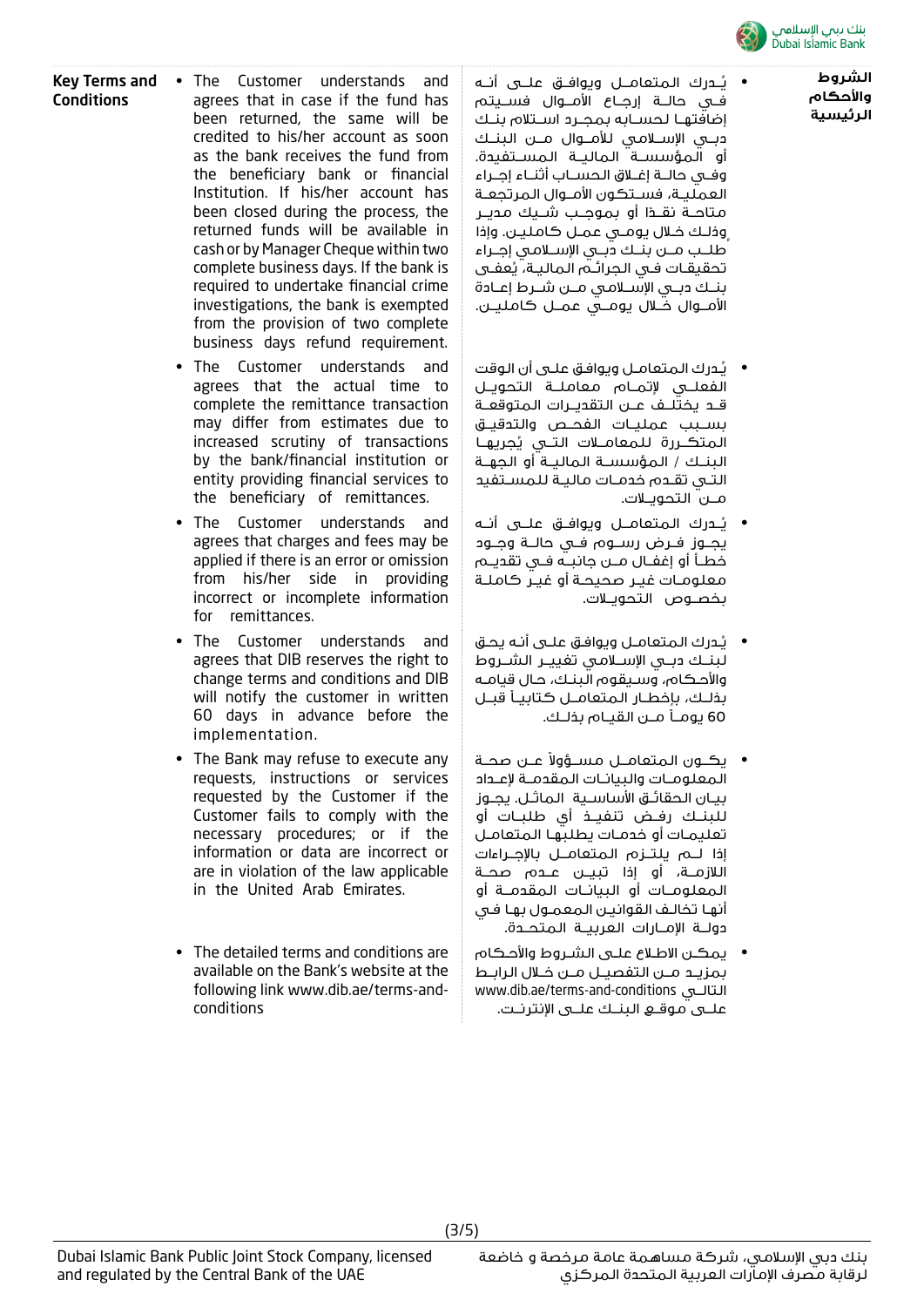

| rights and obligations as detailed in the<br>الأساســية . أقــر وأوافــق عـلـــى أن أي تقديــــم<br>Key Fact Statement. I/We acknowledge<br>لأى خدمــات مصرفيــة يجــب أن يكــون وفــق<br>and agree that the provision of any<br>تقدير بنك دبي الإسلامى ويخضع لكافة<br>banking services shall be at the bank's<br>الشــروط والأحــكام المطبقــة للـخدمــات<br>discretion and subject to all applicable<br>المصرفية لبنك دبى الإسلامى والشروط<br>terms and conditions of the bank's<br>والأحكام العامــة التــى يجــوز تعديلهـا مــن<br>Banking Services General Terms and<br>وقـت لآخــر.<br>Conditions, which may be revised from<br>time to time.<br><b>Complaint Process and Procedures - Condensed</b><br>إجراءات تقديم الشكاوي والتعامل معها - نسخة<br><b>Customer Version</b><br>مختصرة للمتعامل<br>How to complain to us?<br>كيف تقدم شكوى إلينا؟<br>•      عن طريق أي فرع.<br>• Any branch<br>• إذا كانت تتعلق بحسابك المصرفي، يتم التواصل مع<br>If assigned to your bank account, your dedicated<br>مدير العلاقة المخصص لك.<br>relationship manager.<br>من خلال رقم هاتف الخدمات المصرفية (2222 609 4 971+)<br>Phone Banking (+971 4 609 2222)<br>$\bullet$<br>عن طريق الخدمات المصرفية عبر الإنترنت وعبر الهاتف<br>Internet and Mobile Banking<br>المحمول.<br>عن طريق عنوان البريد الإلكتروني التالي: Contactus@dib.ae<br>E-mail: Contactus@dib.ae<br>عن طريق ملء نموذج الشكوى من خلال موقعنا على<br>Our Website Complaint Form<br>الإنترنت.<br>By post: Complaints Management Unit, Dubai Islamic<br>عن طريق البريد على العنوان التالى: وحدة إدارة<br>Bank, PO Box 1080, Dubai, UAE<br>الشكاوي، بنك دبي الإسلامي، ص.ب: 1080، دبي،<br>We will acknowledge your complaint within 2 business<br>الإمارات العربية المتحدة<br>days and strive to respond to your complaint within an<br>سنؤكد استلام شكواك فى غضون يومى عمل وسنسعى<br>estimated average of 5 business days.<br>جاهديـن لـلـرد عليهـا فـى غضـون 5 أيـام عمـل فـى المتوسـط.<br><b>Customer 1:</b><br>المتعامل 1:<br>Date & Time<br>التاريخ والوقت<br><b>Customer Name</b><br>أسم المتعامل<br>EID/Passport No<br>رقم بطاقة الهوية الإماراتية \ الجواز<br><b>Customer Signature</b><br>توقيع المتعامل | • Governing law and Juridiction of<br>Court: the terms and conditions of<br>this product shall be governed by<br>the federal laws of the UAE and the<br>courts of the Emirate of Dubai shall<br>have non-exclusive Juridiction to<br>settle any dispute arising out of or in<br>connection with this document to the<br>extent these laws do not conflict with<br>the principles of Sharia as interpreted<br>by the Internal Sharia Supervision<br>Committee of DIB, in which case the<br>principles of Sharia shall prevail. For<br>avoidance of doubt, the Bank has the<br>right to bring any such dispute in any<br>other relevant Juridiction.<br>Customer<br>I/We acknowledge the receipt of<br>Acknowledgement and understanding of this Key Fact<br>Statement. I/We also acknowledge<br>that I/We have an understanding of<br>the product/service features, pricing,<br>benefits, risks, fees and Consumer's | •    القانـون الـحاكــم والاختصـاص القضائـى:<br>تخضــع شـــروط وأحـــكام هـــذا الـمنتـــج<br>للقوانيـن الاتحاديــة الـمعمــول بهــا فــى<br>دولـة الإمـارات العربيـة المتحـدة، ويكـون<br>لمحاكـــم إمـــارة دبـــى الاختصــاص غيــر<br>الحصــري بتســـوية أي نـــزاع ينشـــأ عـــن<br>هــذه الـوثيقــة أو يتعلــق بهــا بقــدر عــدم<br>تعــارض هـــذه القوانيـــن مـــع مـبــادئ<br>الشـــريعة الإســـلامـية   وفقــا  لتفســير<br>لجنــة الرقابــة الشــرعية الـداخليــة فــى<br>بنك دبى الإسلامي، وفي حالـة وجـود<br>تعارض بين التفسيرين فإن الـذى يُعتد<br>بـه هــو مبــادئ الشــريعة الإســلامية.<br>ولتفـادي الشـك، يحـق للبنـك إحالــة أي<br>نــزاع مـــن هـــذا الـقبيـــل إلـــى أي دائــرة<br>قضائيــة مختصــة أخــرى للنظــر فيــه.<br>أقــر باســتلام بيــان الـحقائــق الأساســية<br>اقرار المتعامل<br>الماثـــل وبفهـــم مـــحتـــواه. أقـــر أيضًـــا بأننــــى<br>والمنافـع والمخاطـر والرسـوم المتعلقـة<br>بـه أو بهـا، وأدرك حقــوق المتعامــل<br>والتزاماتـه المبينــة فــى بيــان الحقائــق |
|-------------------------------------------------------------------------------------------------------------------------------------------------------------------------------------------------------------------------------------------------------------------------------------------------------------------------------------------------------------------------------------------------------------------------------------------------------------------------------------------------------------------------------------------------------------------------------------------------------------------------------------------------------------------------------------------------------------------------------------------------------------------------------------------------------------------------------------------------------------------------------------------------------------------------------------------------------------------------------------------------------------------------------------------------------------------------------------------------------------------------------------------------------------------------------------------------------------------------------------------------------------------------------------------------------------------------------------------------------------------------------------------------------------------------------------------------------------------------------------------------------------------------------------------------------------------------------------------------------------------------------------------------------------------------------------------------------------------------------------------------------------------------------------------------------------------------------------------------------------------------------------------------------------------------------------------------------------------------------------------------------------------------------------------------------------------------------------------------------------------------------------------------------------------------|---------------------------------------------------------------------------------------------------------------------------------------------------------------------------------------------------------------------------------------------------------------------------------------------------------------------------------------------------------------------------------------------------------------------------------------------------------------------------------------------------------------------------------------------------------------------------------------------------------------------------------------------------------------------------------------------------------------------------------------------------------------------------------------------------------------------------------------------------------------------------------------------------------------------|------------------------------------------------------------------------------------------------------------------------------------------------------------------------------------------------------------------------------------------------------------------------------------------------------------------------------------------------------------------------------------------------------------------------------------------------------------------------------------------------------------------------------------------------------------------------------------------------------------------------------------------------------------------------------------------------------------------------------------------------------------------------------------------------------------------------------------------------------------------------------------------------------------------------------------------------------------------------------------------------------------------|
|                                                                                                                                                                                                                                                                                                                                                                                                                                                                                                                                                                                                                                                                                                                                                                                                                                                                                                                                                                                                                                                                                                                                                                                                                                                                                                                                                                                                                                                                                                                                                                                                                                                                                                                                                                                                                                                                                                                                                                                                                                                                                                                                                                         |                                                                                                                                                                                                                                                                                                                                                                                                                                                                                                                                                                                                                                                                                                                                                                                                                                                                                                                     |                                                                                                                                                                                                                                                                                                                                                                                                                                                                                                                                                                                                                                                                                                                                                                                                                                                                                                                                                                                                                  |
|                                                                                                                                                                                                                                                                                                                                                                                                                                                                                                                                                                                                                                                                                                                                                                                                                                                                                                                                                                                                                                                                                                                                                                                                                                                                                                                                                                                                                                                                                                                                                                                                                                                                                                                                                                                                                                                                                                                                                                                                                                                                                                                                                                         |                                                                                                                                                                                                                                                                                                                                                                                                                                                                                                                                                                                                                                                                                                                                                                                                                                                                                                                     |                                                                                                                                                                                                                                                                                                                                                                                                                                                                                                                                                                                                                                                                                                                                                                                                                                                                                                                                                                                                                  |
|                                                                                                                                                                                                                                                                                                                                                                                                                                                                                                                                                                                                                                                                                                                                                                                                                                                                                                                                                                                                                                                                                                                                                                                                                                                                                                                                                                                                                                                                                                                                                                                                                                                                                                                                                                                                                                                                                                                                                                                                                                                                                                                                                                         |                                                                                                                                                                                                                                                                                                                                                                                                                                                                                                                                                                                                                                                                                                                                                                                                                                                                                                                     |                                                                                                                                                                                                                                                                                                                                                                                                                                                                                                                                                                                                                                                                                                                                                                                                                                                                                                                                                                                                                  |
|                                                                                                                                                                                                                                                                                                                                                                                                                                                                                                                                                                                                                                                                                                                                                                                                                                                                                                                                                                                                                                                                                                                                                                                                                                                                                                                                                                                                                                                                                                                                                                                                                                                                                                                                                                                                                                                                                                                                                                                                                                                                                                                                                                         |                                                                                                                                                                                                                                                                                                                                                                                                                                                                                                                                                                                                                                                                                                                                                                                                                                                                                                                     |                                                                                                                                                                                                                                                                                                                                                                                                                                                                                                                                                                                                                                                                                                                                                                                                                                                                                                                                                                                                                  |
|                                                                                                                                                                                                                                                                                                                                                                                                                                                                                                                                                                                                                                                                                                                                                                                                                                                                                                                                                                                                                                                                                                                                                                                                                                                                                                                                                                                                                                                                                                                                                                                                                                                                                                                                                                                                                                                                                                                                                                                                                                                                                                                                                                         |                                                                                                                                                                                                                                                                                                                                                                                                                                                                                                                                                                                                                                                                                                                                                                                                                                                                                                                     |                                                                                                                                                                                                                                                                                                                                                                                                                                                                                                                                                                                                                                                                                                                                                                                                                                                                                                                                                                                                                  |
|                                                                                                                                                                                                                                                                                                                                                                                                                                                                                                                                                                                                                                                                                                                                                                                                                                                                                                                                                                                                                                                                                                                                                                                                                                                                                                                                                                                                                                                                                                                                                                                                                                                                                                                                                                                                                                                                                                                                                                                                                                                                                                                                                                         |                                                                                                                                                                                                                                                                                                                                                                                                                                                                                                                                                                                                                                                                                                                                                                                                                                                                                                                     |                                                                                                                                                                                                                                                                                                                                                                                                                                                                                                                                                                                                                                                                                                                                                                                                                                                                                                                                                                                                                  |
|                                                                                                                                                                                                                                                                                                                                                                                                                                                                                                                                                                                                                                                                                                                                                                                                                                                                                                                                                                                                                                                                                                                                                                                                                                                                                                                                                                                                                                                                                                                                                                                                                                                                                                                                                                                                                                                                                                                                                                                                                                                                                                                                                                         |                                                                                                                                                                                                                                                                                                                                                                                                                                                                                                                                                                                                                                                                                                                                                                                                                                                                                                                     |                                                                                                                                                                                                                                                                                                                                                                                                                                                                                                                                                                                                                                                                                                                                                                                                                                                                                                                                                                                                                  |
|                                                                                                                                                                                                                                                                                                                                                                                                                                                                                                                                                                                                                                                                                                                                                                                                                                                                                                                                                                                                                                                                                                                                                                                                                                                                                                                                                                                                                                                                                                                                                                                                                                                                                                                                                                                                                                                                                                                                                                                                                                                                                                                                                                         |                                                                                                                                                                                                                                                                                                                                                                                                                                                                                                                                                                                                                                                                                                                                                                                                                                                                                                                     |                                                                                                                                                                                                                                                                                                                                                                                                                                                                                                                                                                                                                                                                                                                                                                                                                                                                                                                                                                                                                  |